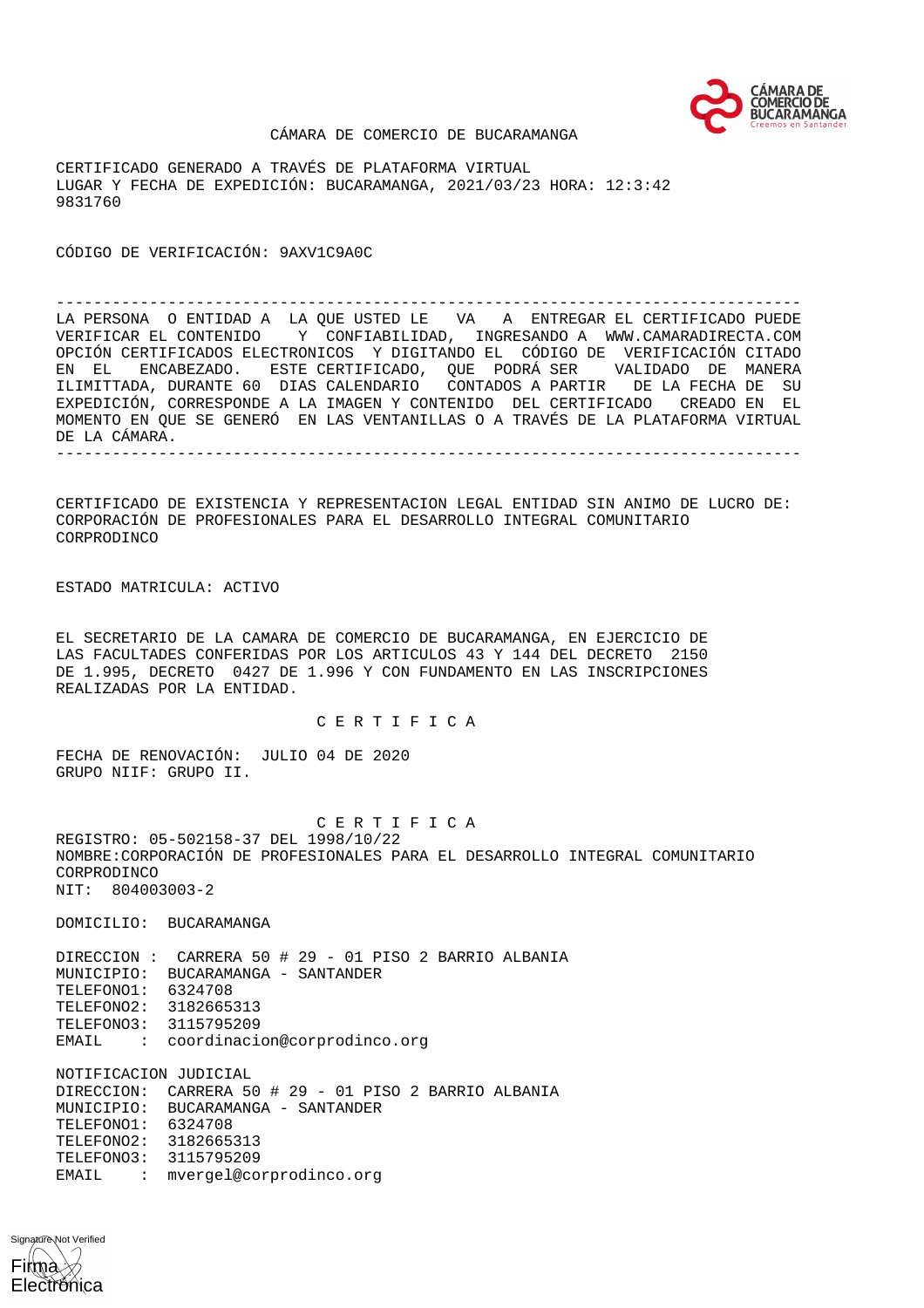CORPORACIÓN DE PROFESIONALES PARA EL DESARROLLO INTEGRAL COMUNITARIO

QUE POR CERTIFICADO DE EXISTENCIA No 534 DE FECHA 1995/07/19 DE LA SECRETARIA JURIDICA DEL DEPTO-GOBERNACION DE SDER DE BUCARAMANGA INSCRITA EN ESTA CAMARA DE COMERCIO EL 1998/10/22 BAJO EL No 4526 DEL LIBRO 1, SE REGISTRO LA ENTIDAD SIN ANIMO DE LUCRO DENOMINADA CORPORACION DE PROFESIONALES PARA EL DESARROLLO INTEGRAL COMUNITARIOCORPRODINCO

 C E R T I F I C A QUE POR ACTA NO. 53 DE FECHA 2019/03/13 DE JUNTA DE ASOCIADOS, INSCRITA EN ESTA CÁMARA DE COMERCIO EL 2019/06/11, BAJO EL NO. 67809 DEL LIBRO 9, CONSTA: CAMBIO DE RAZÓN SOCIAL A: CORPORACIÓN DE PROFESIONALES PARA EL DESARROLLO INTEGRAL COMUNITARIO CORPRODINCO

 C E R T I F I C A QUE DICHA SOCIEDAD/ENTIDAD HA SIDO REFORMADA POR LOS SIGUIENTES DOCUMENTOS: DOCUMENTO NUMERO FECHA ENTIDAD CIUDAD INSCRIPC.

| ACTA |                     |  |                                     |            |
|------|---------------------|--|-------------------------------------|------------|
| 001  | 2001/02/06 ASAMBLEA |  | <b>BUCARAMANGA</b>                  | 2001/03/01 |
| ACTA |                     |  |                                     |            |
| 005  | 2001/12/20 ASAMBLEA |  | <b>BUCARAMANGA</b>                  | 2002/01/09 |
| ACTA |                     |  |                                     |            |
|      |                     |  | 2012/08/02 JUNTA DE SOC BUCARAMANGA | 2012/09/05 |
| ACTA |                     |  |                                     |            |
| 1    |                     |  | 2014/08/08 JUNTA DE ASO BUCARAMANGA | 2014/10/15 |
| ACTA |                     |  |                                     |            |
| 3    |                     |  | 2014/12/04 JUNTA DE ASO BUCARAMANGA | 2014/12/16 |
| ACTA |                     |  |                                     |            |
| 53   |                     |  | 2019/03/13 JUNTA DE ASO BUCARAMANGA | 2019/06/11 |
|      |                     |  |                                     |            |

VIGENCIA ES: INDEFINIDA

# C E R T I F I C A

C E R T I F I C A

OBJETO SOCIAL: QUE POR ACTA NO. 53 DE FECHA 2019/03/13 DE JUNTA DE ASOCIADOS, ANTES CITADA, CONSTA: REFORMA ESTATUTOS, ARTÍCULO 4. OBJETO. EL OBJETO PRINCIPAL DE ESTA CORPORACIÓN ES PROMOVER EL DESARROLLO INTEGRAL DE LAS COMUNIDADES MEDIANTE LA INTERVENCIÓN MULTIDISCIPLINARIA A FIN DE CONTRIBUIR EN EL BIENESTAR DE LOS INDIVIDUOS Y LA SOCIEDAD. DESARROLLAR ACCIONES DE PROMOCIÓN DE LA SALUD, PREVENCIÓN DE LA ENFERMEDAD, VIGILANCIA EN SALUD PÚBLICA Y CONTROL DE FACTORES DE RIESGO, DIRIGIDOS A LA COLECTIVIDAD PARA GARANTIZAR SU SALUD; SEGÚN LO ESTABLECIDO EN LA RESOLUCIÓN 04288 DE NOVIEMBRE DE 1996 EXPEDIDA POR EL MINISTERIO DE SALUD; O LAS DISPOSICIONES LEGALES QUE LA REFORMEN, MODIFIQUE, O SUSTITUYA.( AGREGADO SEGÚN REFORMA DEL 13 DE MARZO DEL 2019), Y TAMBIÉN GESTIONAR Y EJECUTAR PROYECTOS DE OBRA E INFRAESTRUCTURA QUE CONTRIBUYAN AL DESARROLLO DE LAS COMUNIDADES. (EL TEXTO EN NEGRILLA FUE TOMADO Y ADICIONADO DE LA REFORMA DEL 06/02/2001). PARA ELLO SE PROCURARÁ: A. PROMOVER LA PARTICIPACIÓN DE LA COMUNIDAD EN EL DIAGNÓSTICO, PLANEACIÓN, SELECCIÓN, FORMULACIÓN, EJECUCIÓN, CONTROL, SEGUIMIENTO Y EVALUACIÓN DE PROGRAMAS Y PROYECTOS. B. BUSCAR EL MAYOR ACONTECIMIENTO Y DIÁLOGO DIRECTO ENTRE LOS INDIVIDUOS Y EL GOBIERNO MUNICIPAL, DEPARTAMENTAL Y NACIONAL; EN PROCURA DE UN MEJOR BIENESTAR Y OPTIMIZACIÓN DE LOS RECURSOS. C. PROMOVER EL DESARROLLO TECNOLÓGICO DE LAS ORGANIZACIONES PRODUCTIVAS. D. TENER FACULTAD EN LA ADQUISICIÓN DE BIENES QUE PROPENDAN POR EL DESARROLLO Y BENEFICIO DE LA COMUNIDAD, ES DECIR, COMO INTERMEDIARIO EN EL MANEJO DE LOS MISMOS SIN QUE IMPLIQUE APROPIACIÓN POR PARTE DE LA CORPORACIÓN. E. CELEBRAR Y EJECUTAR EN SU PROPIO NOMBRE O POR CUENTA DE TERCEROS, O EN FORMA CONJUNTA, TODOS LOS ACTOS Y OPERACIONES QUE RESULTEN NECESARIOS Y/O CONVENIENTES PARA CUMPLIR O FACILITAR EL DESARROLLO DE SU OBJETO. F. BRINDAR ASISTENCIA TÉCNICA Y EVALUACIÓN EN LAS ÁREAS DE EDUCACIÓN, SALUD, NUTRICIÓN, VIVIENDA, RECREACIÓN, MEDIO AMBIENTE Y PRODUCCIÓN. SEGÚN REFORMA APROBADA EN ACTA DE FECHA 02/08/2012, SE MODIFICA EL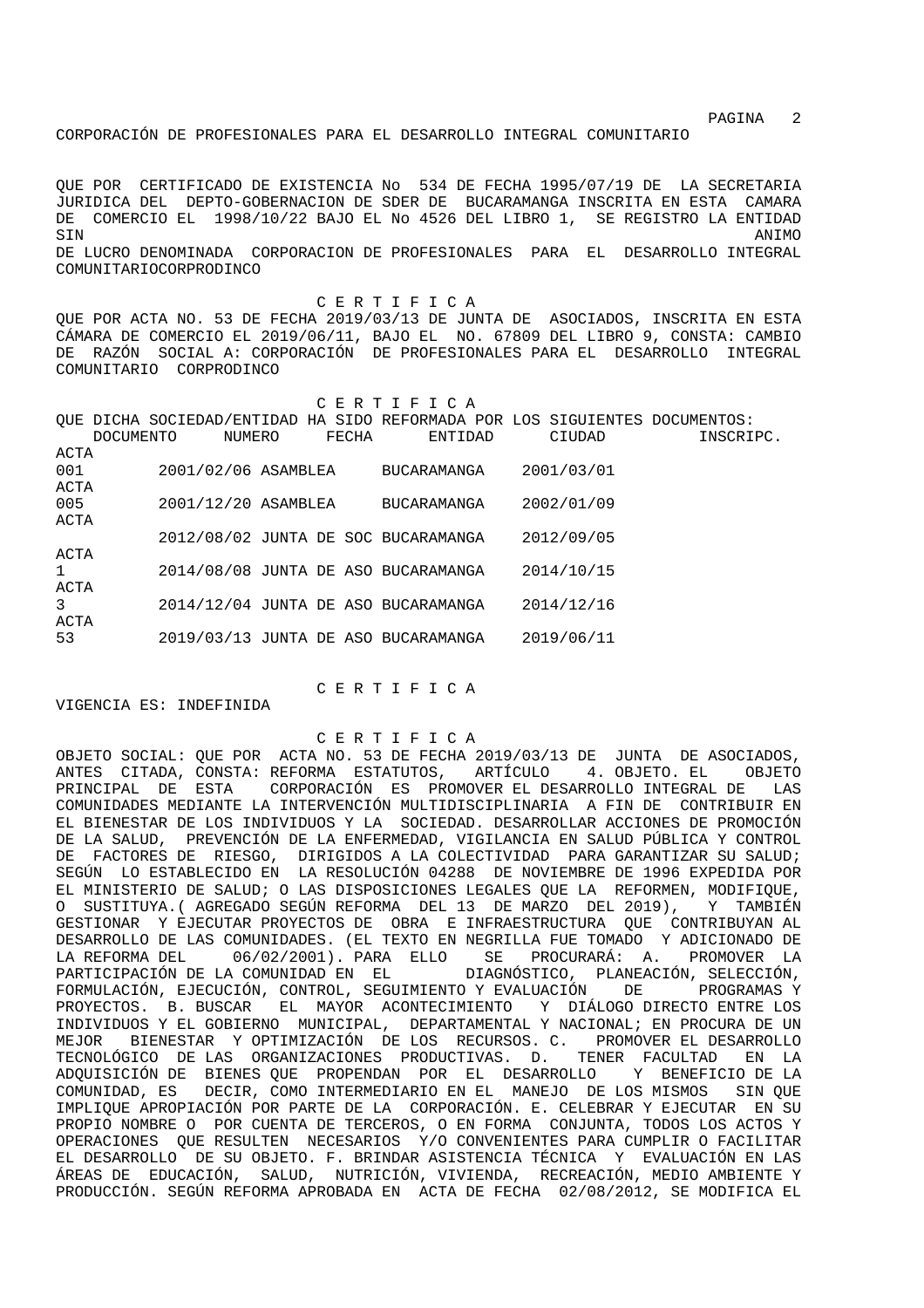CORPORACIÓN DE PROFESIONALES PARA EL DESARROLLO INTEGRAL COMUNITARIO

OBJETO SOCIAL ASÍ: 1. GESTIONAR, FORMULAR, EJECUTAR, ACOMPAÑAR Y HACER SEGUIMIENTO DE PROYECTOS INTEGRALES PARA EL DESARROLLO ECONÓMICO Y SOCIAL DE LA POBLACIÓN EN SITUACIÓN DE VULNERABILIDAD Y / O DISCRIMINACIÓN. 2. DISEÑAR, FORMULAR Y EJECUTAR PROGRAMAS Y PROYECTOS SOCIALES, ECONÓMICOS, DE INFRAESTRUCTURA, AMBIENTALES, AGRÍCOLAS, DE INVESTIGACIÓN, DE CIENCIA Y DE TECNOLOGÍAS DE INFORMACIÓN Y COMUNICACIÓN, QUE CONTRIBUYAN AL DESARROLLO DE LAS COMUNIDADES. 3. REALIZAR PLANES Y PROGRAMAS PARA ATENDER LAS NECESIDADES DE SALUD, EDUCACIÓN, RECREACIÓN, DEPORTE, TURISMO Y MEDIO AMBIENTE. 4. PROMOVER LA CREACIÓN DE COOPERATIVAS, EMPRESAS COMUNITARIAS Y DEMÁS FORMAS ASOCIATIVAS QUE TENGAN POR OBJETO MEJORAR LOS NIVELES DE EMPLEO Y CALIDAD DE VIDA, PRODUCCIÓN, VIVIENDA Y DISTRIBUCIÓN DE BIENES O SERVICIOS PARA EL DESARROLLO DE LAS COMUNIDADES. 5. OFRECER SERVICIOS DE CONSULTORÍA E INTERVENTORÍA EN ÁREAS PSICOSOCIALES, EDUCATIVAS, ORGANIZACIONALES, SOCIO- ECONÓMICAS, PRODUCTIVAS, DE INFRAESTRUCTURA Y AMBIENTALES. 6. DISEÑAR Y DESARROLLAR PROGRAMAS DE PROMOCIÓN, PREVENCIÓNY PROTECCIÓN INTEGRAL DIRIGIDOS A NIÑOS, NIÑAS, ADOLESCENTES, JÓVENES Y SUS FAMILIAS CON EL FIN DE CONTRIBUIR AL RESTABLECIMIENTO DE SUS DERECHOS. 7. BRINDAR ATENCIÓN PSICOSOCIAL ESPECIALIZADA A NIÑOS, NIÑAS, ADOLESCENTES Y JÓVENES EN CONDICIONES DE VULNERABILIDAD, VICTIMAS Y / O DESVINCULADOS DEL CONFLICTO, VÍCTIMAS DE ABUSO SEXUAL, VINCULADOS AL TRABAJO INFANTIL Y AFECTADOS POR LA VIOLENCIA INTRAFAMILIAR Y EL CONSUMO DE SUSTANCIAS PSICOACTIVAS. 8. FORTALECER LA EDUCACIÓN PARA EL TRABAJO Y EL DESARROLLO HUMANO MEDIANTE LA IMPLEMENTACIÓN DE PROGRAMAS ACORDES CON LA DEMANDA LABORAL EXISTENTE Y LA VOCACIÓN OCUPACIONAL Y ECONÓMICA DE LA REGIÓN. 9. OFRECER ALTERNATIVAS DE DESARROLLO SOCIAL Y ECONÓMICO A GRUPOS DE POBLACIONES VULNERABLES A TRAVÉS DE CAPACITACIÓN PARA EL TRABAJO Y PROGRAMAS DE GENERACIÓN DE INGRESOS, QUE MEJOREN SU CALIDAD DE VIDA. 10. DESARROLLAR ACCIONES DE PROMOCIÓN DE LA SALUD, PREVENCIÓN DE LA ENFERMEDAD, VIGILANCIA EN SALUD PÚBLICA Y CONTROL DE FACTORES DE RIESGOS, DIRIGIDOS A LA COLECTIVIDAD PARA GARANTIZAR LA SALUD DE LAS PERSONAS Y LA SOCIEDAD. 11. ESTABLECER VÍNCULOS Y / O ALIANZAS CON OTRAS ONGS, INSTITUCIONES, UNIVERSIDADES Y EMPRESAS NACIONALES E INTERNACIONALES PARA LA ADQUISICIÓN DE RECURSOS TÉCNICOS, TECNOLÓGICOS, INSTITUCIONALES Y ECONÓMICOS. 12. RECIBIR, MANTENER, USAR, MANEJAR Y APLICAR CUALQUIER CLASE DE APORTES, CONTRIBUCIONES, DONACIONES LEGADOS Y CUOTAS DESTINADAS A FORTALECER LA INSTITUCIÓN Y LOS PROGRAMAS SOCIALES QUE ELLA EMPRENDA. PUEDE ADQUIRIR O ENAJENAR TODA CLASE DE BIENES Y SERVICIOS, RECIBIR ESTOS DE ENTIDADES ADSCRITAS DEL SECTOR PÚBLICO, PRIVADO O DE OTRAS ENTIDADES SIN ÁNIMO DE LUCRO LOCALES, NACIONALES O INTERNACIONALES. 13. DESARROLLAR ALIANZAS PÚBLICO PRIVADAS (APP) PARA LLEVAR A CABO PROGRAMAS, PROYECTOS E INTERVENCIÓN FÍSICA DE OBRAS CIVILES.

PARÁGRAFO ÚNICO: LA NATURALEZA DE LAS FUNCIONES Y EL OBJETO DE LA CORPORACIÓN SE ENMARCAN DENTRO DEL INGRESO AL RÉGIMEN TRIBUTARIO ESPECIAL CONTENIDO EN EL ARTÍCULO 359 DEL ESTATUTO TRIBUTARIO.

# C E R T I F I C A

PATRIMONIO: QUE POR ACTA NO. 53 DE FECHA 2019/03/13 DE JUNTA DE ASOCIADOS, ANTES CITADA, CONSTA: REFORMA ESTATUTOS, ARTÍCULO 34. PATRIMONIO (SE CREA EL PRESENTE ARTÍCULO Y SE EXPLICA EL MISMO PARA MAYOR CLARIDAD SEGÚN ACTA NO 53 DEL 13 DE MARZO DE 2019) EL PATRIMONIO DE LA CORPORACIÓN LO CONSTITUYE EL APORTE DE SUS ASOCIADOS Y ASOCIADAS, LA DONACIÓN DE BIENES, APORTES DE ENTIDADES PÚBLICAS Y PRIVADAS, PRESTACIÓN DE SERVICIOS EN PROYECTOS SOCIALES, ACTIVIDADES U OPERACIONES QUE EFECTÚE LA CORPORACIÓN, DONACIONES DE PERSONAS NATURALES, JURÍDICAS, CONTRATISTAS DE LA ENTIDAD Y VOLUNTARIOS. SE ADICIONAN DOS PARÁGRAFOS AL PRESENTE ARTÍCULO: (SEGÚN ACTA NO 53 DEL 13 DE MARZO DEL 2019)

## C E R T I F I C A

REPRESENTANTE LEGAL: QUE POR ACTA NO. 53 DE FECHA 2019/03/13 DE JUNTA DE ASOCIADOS, ANTES CITADA, CONSTA: REFORMA ESTATUTOS, ARTÍCULO 21. NATURALEZA DEL CARGO (SE MODIFICA NUMERACIÓN DEL ARTÍCULO 18 DE LA REFORMA DE DICIEMBRE DE 2014) EL PRESIDENTE DE LA JUNTA DIRECTIVA SERÁ EL REPRESENTANTE LEGAL DE LA CORPORACIÓN.

PAGINA 3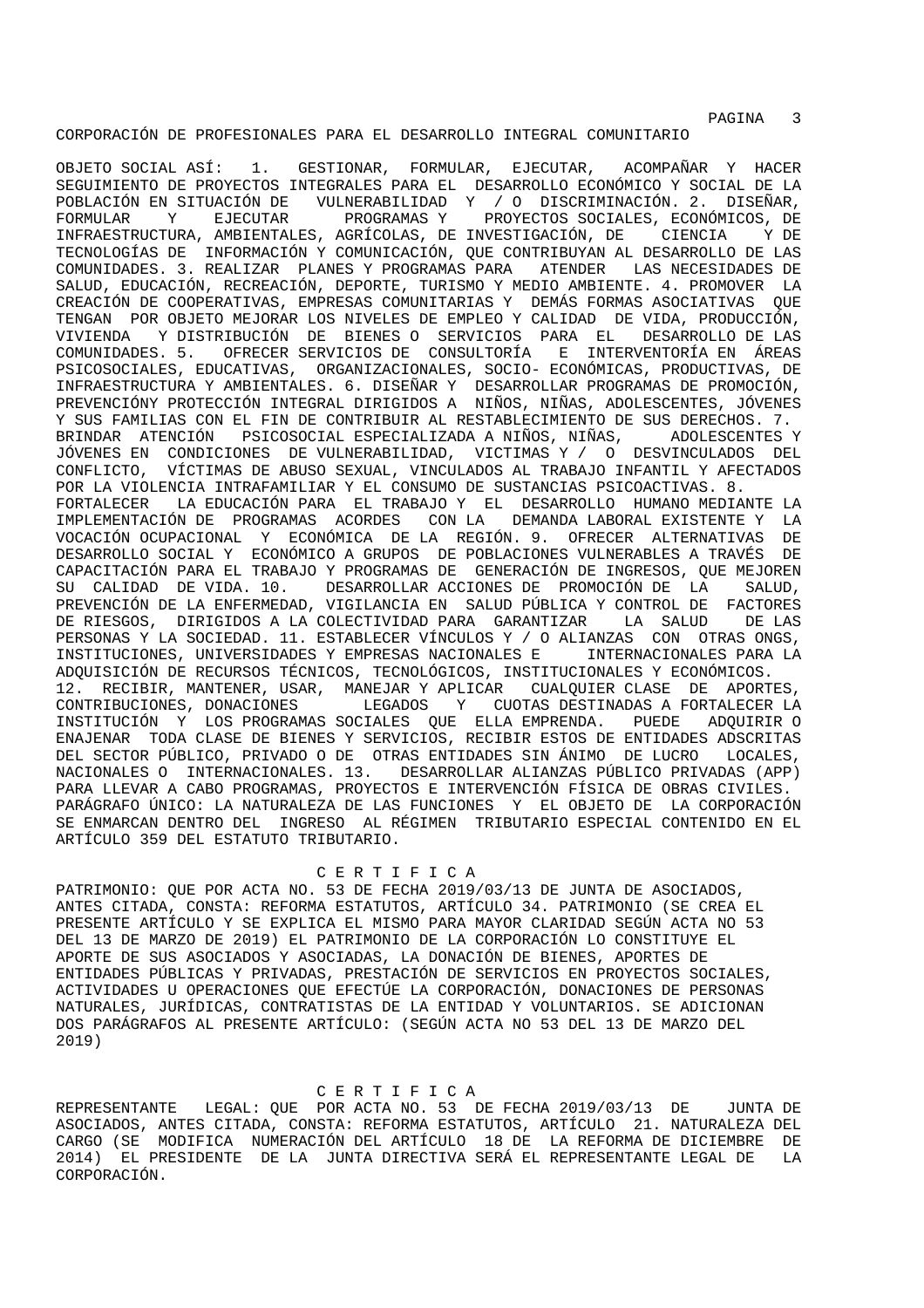CORPORACIÓN DE PROFESIONALES PARA EL DESARROLLO INTEGRAL COMUNITARIO

 C E R T I F I C A QUE POR ACTA No 53 DE 2019/03/13 DE JUNTA DE ASOCIADOS INSCRITA EN ESTA CAMARA DE COMERCIO EL 2019/06/11 BAJO EL No 67811 DEL LIBRO 1, CONSTA: CARGO NOMBRE CONTRERAS ANTOLINEZ MARIA ESTELA DOC. IDENT. C.C. 63347561

#### C E R T I F I C A

FACULTADES DEL REPRESENTANTE LEGAL: QUE POR ACTA NO. 53 DE FECHA 2019/03/13 DE JUNTA DE ASOCIADOS, ANTES CITADA, CONSTA: REFORMA ESTATUTOS, ARTÍCULO 22. FUNCIONES DEL PRESIDENTE JUNTA DIRECTIVA (SE MODIFICA NUMERACIÓN DEL ARTÍCULO 19 DE LA REFORMA DE DICIEMBRE DE 2014, SE HACEN AJUSTES EN LITERALES A, E, I Y SE INCLUYE LITERAL L) SON FUNCIONES DEL PRESIDENTE JUNTA DIRECTIVA: A. REPRESENTAR JUDICIAL Y EXTRAJUDICIALMENTE A LA CORPORACIÓN Y CONFERIR PODERES A

LAS PERSONAS CON CAPACIDAD PARA REPRESENTAR CUANDO SEA NECESARIO. B. SER VOCERO DE LA CORPORACIÓN ANTE LAS ENTIDADES DE CARÁCTER PÚBLICO Y PRIVADO. C. CUMPLIR Y HACER CUMPLIR LA LEY, ESTOS ESTATUTOS Y LOS REGLAMENTOS QUE SE DICTAN. D.

PRESIDIR LAS REUNIONES DE LA JUNTA DE ASOCIADOS Y ASOCIADAS Y DE LA JUNTA DIRECTIVA. E. CELEBRAR TODA CLASE DE ACTOS Y CONTRATOS NECESARIOS PARA EL CUMPLIMIENTO DE LOS FINES DE LA CORPORACIÓN; DE CONFORMIDAD CON LOS MANDATOS DE LA JUNTA DE ASOCIADOS Y ASOCIADAS, JUNTA DIRECTIVA; Y LAS CUANTÍAS AUTORIZADAS ESTATUTARIAMENTE. F. PRESENTAR A LA JUNTA DIRECTIVA PARA SU APROBACIÓN LOS ESTADOS FINANCIEROS (BALANCES, ESTADOS DE PÉRDIDAS Y GANANCIAS) Y EL PRESUPUESTO DE INGRESOS Y EGRESOS PARA PRÓXIMA VIGENCIA. G. CONVOCAR A LOS ASOCIADOS Y ASOCIADAS DE LA JUNTA DIRECTIVA PARA SUS REUNIONES ORDINARIAS Y EXTRAORDINARIAS. H. FIRMAR LAS ACTAS Y RESOLUCIONES DE LA CORPORACIÓN. I. CONTRATAR O RETIRAR EL PERSONAL CUANDO CREA CONVENIENTE, DANDO CUMPLIMIENTO A LAS NORMAS LEGALES Y PROCEDIMIENTOS ESTATUTARIOS Y REGLAMENTARIOS. J. INFORMAR A LA JUNTA DIRECTIVA SOBRE LAS SOLICITUDES DE ADMISIÓN DE NUEVOS ASOCIADOS Y ASOCIADAS. (SEGÚN REFORMA APROBADA EL 06/02/2001, SE CAMBIA LA PALABRA SOLUCIONES POR SOLICITUDES). K. EJERCER, EN FORMA DIRECTA, LA ADMINISTRACIÓN Y DEFENSA DEL PATRIMONIO DE LA CORPORACIÓN. L. INFORMAR A LA JUNTA DIRECTIVA SOBRE LAS CONDUCTAS DE ASOCIADOS Y ASOCIADAS QUE AMERITEN ALGÚN TIPO DE INVESTIGACIÓN PARA SU RESPECTIVA SANCIÓN. (LITERAL AGREGADO EN LA REFORMA DE MARZO DE 2019).

### C E R T I F I C A

OTRAS FUNCIONES: QUE POR ACTA NO. 53 DE FECHA 2019/03/13 DE JUNTA DE ASOCIADOS, ANTES CITADA, CONSTA: REFORMA ESTATUTOS, ARTICULO 20. FUNCIONES DE LA JUNTA DIRECTIVA. AUTORIZAR AL PRESIDENTE DE LA CORPORACION PARA CELEBRAR ACTOS O CONTRATOS EN CUANTÍA SUPERIOR A 15 SALARIOS MÍNIMOS LEGALES MENSUALES. (SEGÚN REFORMA APROBADA EN ACTA 001 DE 06/02/2001, SE AMPLIÓ LA AUTORIZACIÓN HASTA UNA CUANTÍA DE 200 SALARIOS MÍNIMOS MENSUALES LEGALES VIGENTES). (SEGÚN REFORMA APROBADA EN ACTA DE FECHA 02/08/2012, SE AMPLIÓ LA AUTORIZACIÓN HASTA UNA CUANTÍA DE 1.500 SALARIOS MÍNIMOS MENSUALES LEGALES VIGENTES).

C E R T I F I C A<br>JUNTA DIRECTIVA: QUE POR ACTA No 53 DE 2 ACTA No 53 DE 2019/03/13 DE JUNTA DE ASOCIADOS INSCRITA EN ESTA CAMARA DE COMERCIO EL 2019/06/11 BAJO EL No 67811 DEL LIBRO 1, CONSTA: P R I N C T P A T. F C

|  |  |  | F A I N C I F A H B D |  |                   |
|--|--|--|-----------------------|--|-------------------|
|  |  |  |                       |  | $C\cap N$ ים מידי |

| CONTRERAS ANTOLINEZ MARIA ESTELA | C.C. 63347561 |
|----------------------------------|---------------|
| ZAMBRANO CORZO OSCAR EDUARDO     | C.C. 13452464 |
| DIAZ CADENA JANETH ROCIO         | C.C. 63297005 |

JUNTA DIRECTIVA: QUE POR ACTA No 001 DE 2020/05/20 DE ASAMBLEA GENERAL DE ASOCIADOS INSCRITA EN ESTA CAMARA DE COMERCIO EL 2021/02/12 BAJO EL No 70671 DEL LIBRO 1, CONSTA: P R I N C I P A L E S

DIAZ CADENA JANETH ROCIO C.C. 63297005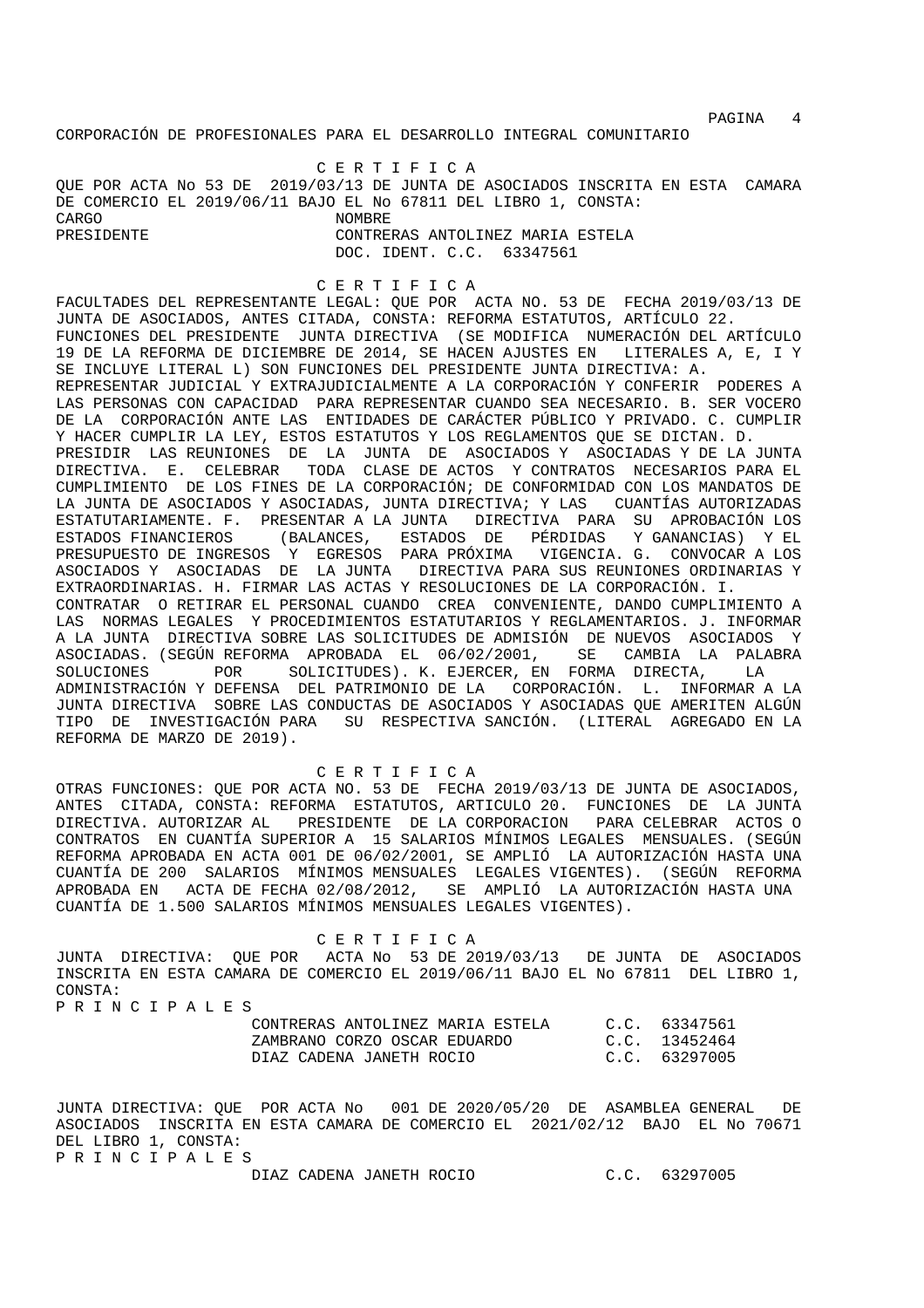PAGINA 5 CORPORACIÓN DE PROFESIONALES PARA EL DESARROLLO INTEGRAL COMUNITARIO

 C E R T I F I C A C E R T I F I C A OTROS NOMBRAMIENTOS: QUE POR ACTA No 53 DE 2019/03/13 DE JUNTA DE ASOCIADOS INSCRITA EN ESTA CAMARA DE COMERCIO EL 2019/06/11 BAJO EL No 67812 DEL LIBRO 1, CONSTA: REVISOR FISCAL PRINCIPAL REY VEGA ALBA DEL PILAR C.C. 63338140

> C E R T I F I C A CIIU-CODIFICACION ACTIVIDAD ECONOMICA

ACTIVIDAD PRINCIPAL : 8890 OTRAS ACTIVIDADES DE ASISTENCIA SOCIAL SIN ALOJAMIENTO

ACTIVIDAD SECUNDARIA : 4111 CONSTRUCCIÓN DE EDIFICIOS RESIDENCIALES

OTRA ACTIVIDAD 1 : 8523 EDUCACIÓN MEDIA TÉCNICA

OTRA ACTIVIDAD 2 : 6499 OTRAS ACTIVIDADES DE SERVICIO FINANCIERO, EXCEPTO LAS DE SEGUROS Y PENSIONES N.C.P.

C E R T I F I C A

QUE LA ENTIDAD SE ENCUENTRA SOMETIDA A LA INSPECCION, VIGILANCIA Y CONTROL DE LA SECRETARIA JURIDICA DE LA GOBERNACION DE SANTANDER EN CONSECUENCIA ESTA OBLIGADA A CUMPLIR CON LAS NORMAS QUE RIGEN ESTA CLASE DE ENTIDADES.

NO APARECE INSCRIPCION POSTERIOR DE DOCUMENTOS QUE MODIFIQUE LO ANTES ENUNCIADO EXPEDIDO EN BUCARAMANGA, A 2021/03/23 12:03:42 - REFERENCIA OPERACION 9831760

-------------------------------------------------------------------------------- LOS ACTOS DE REGISTRO AQUÍ CERTIFICADOS QUEDAN EN FIRME DIEZ DÍAS HÁBILES | DESPUÉS DE LA FECHA DE INSCRIPCIÓN, SIEMPRE QUE, DENTRO DE DICHO TERMINO, NO| | SEAN OBJETO DE LOS RECURSOS DE REPOSICIÓN ANTE ESTA ENTIDAD, Y / O | DE APELACIÓN ANTE LA SUPERINTENDENCIA DE INDUSTRIA Y COMERCIO.

| | | PARA EFECTOS DEL CÓMPUTO DE LOS TÉRMINOS LOS SÁBADOS NO SON DÍAS HÁBILES EN | LA CÁMARA DE COMERCIO DE BUCARAMANGA.

| | | EL PRESENTE CERTIFICADO NO CONSTITUYE CONCEPTOS FAVORABLES DE USO DE SUELO, | | NORMAS SANITARIAS Y DE SEGURIDAD. |

--------------------------------------------------------------------------------

--------------------------------------------------------------------------------

#### | I M P O R T A N T E |

| EL REGISTRO ANTE LAS CAMARAS DE COMERCIO NO CONSTITUYE APROBACION DE | ESTATUTOS. (ART.636 CODIGO CIVIL). LA PERSONA JURIDICA DE QUE TRATA ESTE CERTIFICADO SE ENCUENTRA SUJETA A LA INSPECCION, VIGILANCIA Y CONTROL DE LAS AUTORIDADES QUE EJERCEN ESTA FUNCION, POR LO TANTO DEBERA PRESENTAR ANTE LA AUTORIDAD CORRESPONDIENTE | EL CERTIFICADO DE REGISTRO RESPECTIVO, EXPEDIDO POR LA CAMARA DE COMERCIO, | | DENTRO DE LOS 10 DIAS HABILES SIGUIENTES A LA FECHA DE INSCRIPCION, MAS EL | | TERMINO DE LA DISTANCIA CUANDO EL DOMICILIO DE LA PERSONA JURIDICA SIN ANIMO |